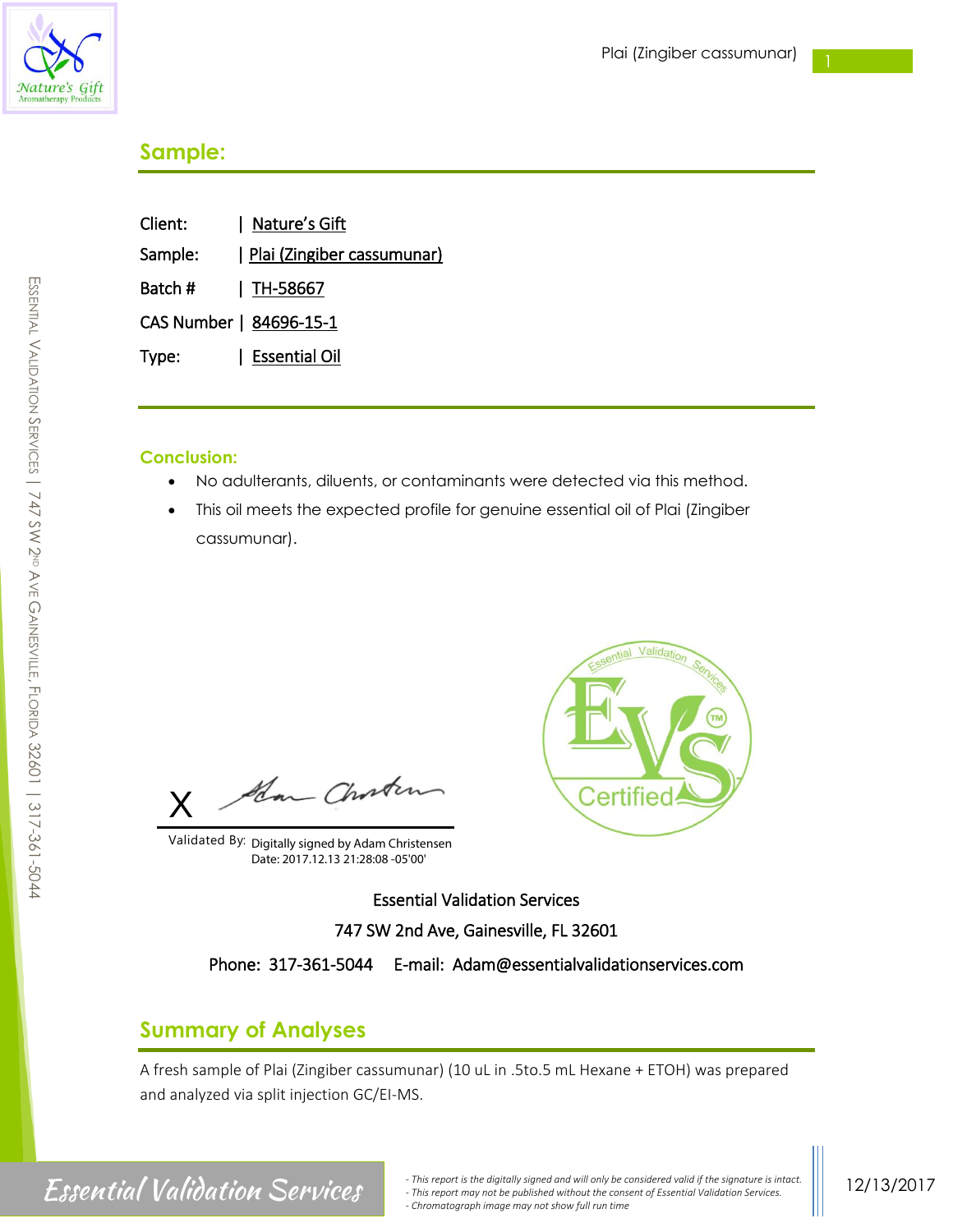2



| <b>Main Compounds</b>      | <b>Percentages</b> |
|----------------------------|--------------------|
| Sabinene                   | 37.33%             |
| Terpinen-4-ol              | 20.20%             |
| gamma-Terpinene            | 7.03%              |
| UK (M/Z: 51,63,76,77,89,91 | 5.77%              |
| alpha-Terpinene            | 3.92%              |
| beta-Phellandrene          | 3.44%              |
| beta-Pinene                | 2.92%              |
| beta-Sesquiphellandrene    | 2.71%              |
| para-Cymene                | 2.27%              |
| alpha-Pinene               | 2.24%              |
| <b>Myrcene</b>             | 2.08%              |
| Terpinolene                | 1.37%              |
| alpha-Thujene              | 1.15%              |

| <b>Monoterpenes</b> | <b>Sesquiterpenes</b> | <b>Monoterpenols</b> | Sesquiterpenols | <b>Ketones</b> |
|---------------------|-----------------------|----------------------|-----------------|----------------|
| 64.55%              | 4.30%                 | 22.10%               | 0.00%           | 0.30%          |
|                     |                       |                      |                 |                |
| <b>Esters</b>       | <b>Ethers</b>         | Aldehydes            | <b>Phenols</b>  | <b>Other</b>   |
| 0.03%               | 0.29%                 | 0.00%                | 0.00%           | 8.43%          |



Finis report is the digitally signed and will only be considered valid if the signature is intact.<br>
This report may not be published without the consent of Essential Validation Services. *- This report may not be published without the consent of Essential Validation Services. - Chromatograph image may not show full run time*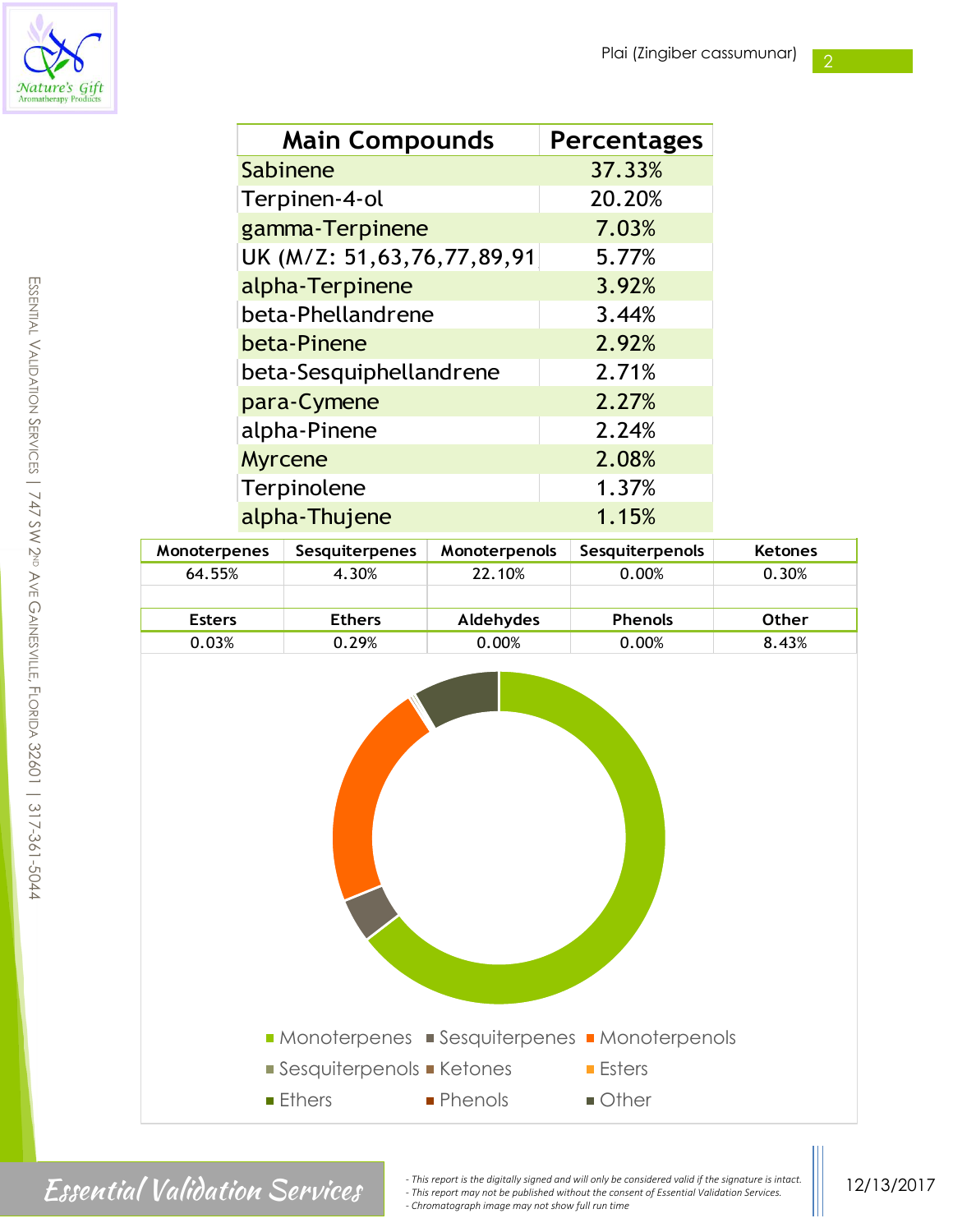



RT: 5.12 - 49.49

SSENTIAL  $\,<$ ALIDATION  $\backsim$ ERVICES | 747 SW 2ND AVE GAINESVILLE.<br>ה LORIDA 32601 | 317-361-5044

m

*- Chromatograph image may not show full run time*

12/13/2017

Finis report is the digitally signed and will only be considered valid if the signature is intact.<br>
This report may not be published without the consent of Essential Validation Services.<br>
Chromatograph image may not show f *- This report may not be published without the consent of Essential Validation Services.*